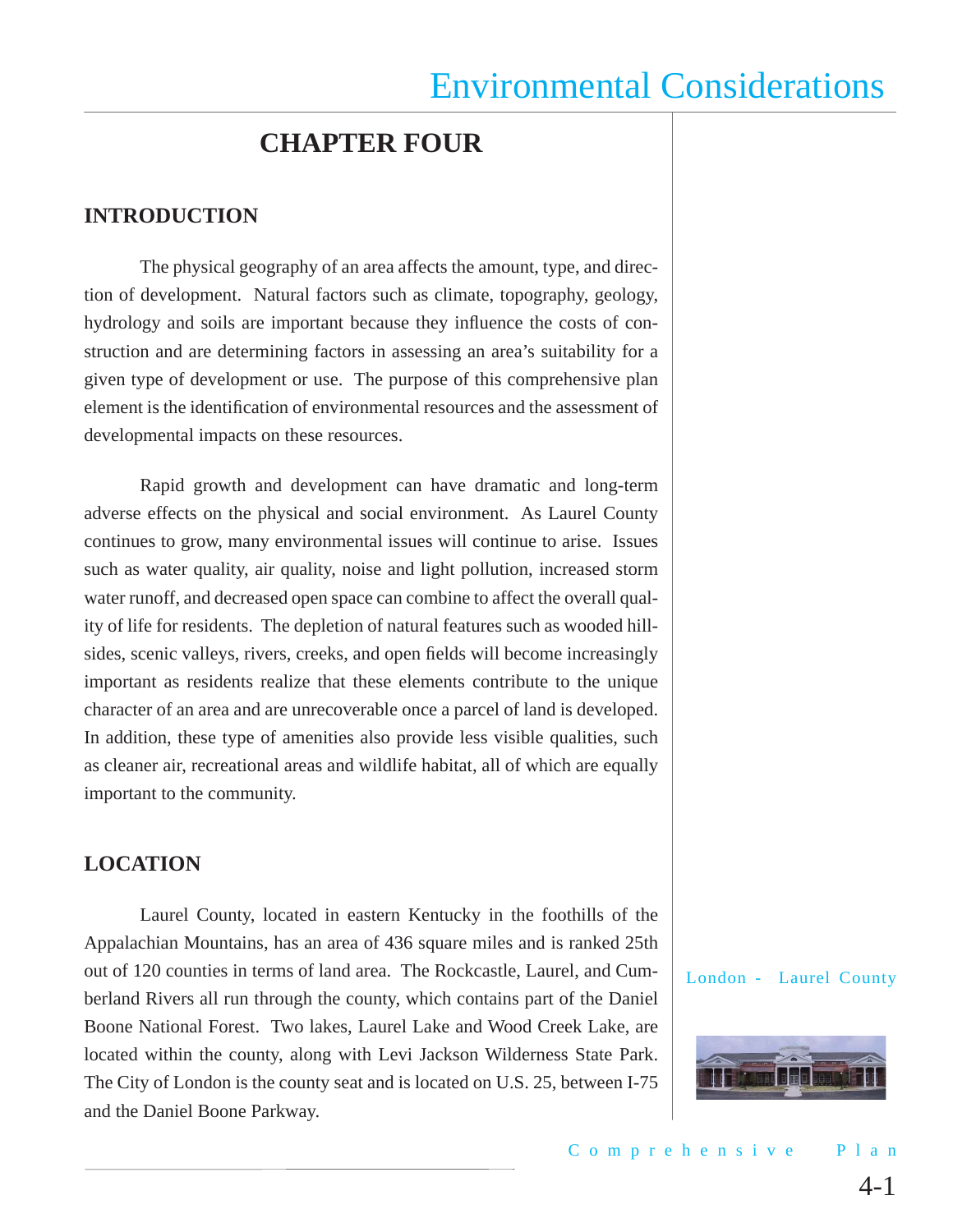### **CLIMATE**

The climate in Laurel County is temperate and humid. Prevailing wind direction is from the south-southwest. The most common severe weather conditions are in the form of mild droughts or thunderstorms, which can bring heavy flooding along the rivers and creeks. According to the National Climatic Data Center, 33 floods/flash floods have occurred in the county since 1950. Tornadoes are the most devastating severe weather condition occurring in the area. Tornadoes can occur almost anywhere in Kentucky and in any terrain, hilltop or valley bottom. Since 1950, fifteen tornadoes have touched down in Laurel County. Severe storms can occur in any month but are most frequent from March to July. These storms may produce damaging winds and hail and there have been 78 incidents of hail since 1950.

Long term climatological data for the county is available from a London Weather Station (#154898- London\_FAA\_AIRPORT). Weather data is available from this station from the year 1954 to 1995 for extremes and from 1961 to 1990 for averages. The coldest days occur in January when the average monthly temperature is 32.7 degrees F. The warmest days occur in July with an average monthly temperature of 74.8 degrees F. During the period from May to September, an average of 16.2 days will have a maximum temperature of 90 degrees F or higher. The minimum temperature is expected to be 32 degrees F or less for an average of 97.8 days from October through May. The coldest temperature on record is -25 degrees F on January 19, 1994. The hottest recorded temperature was 101 degrees F on July 9, 1988.

Precipitation averages 45.65 inches annually. Records indicate that March tends to be the wettest month with an average of 4.43 inches and October the driest with an average of 2.76 inches. Precipitation is generally evenly distributed throughout the year. An average of eleven days per year will have precipitation of one inch or more.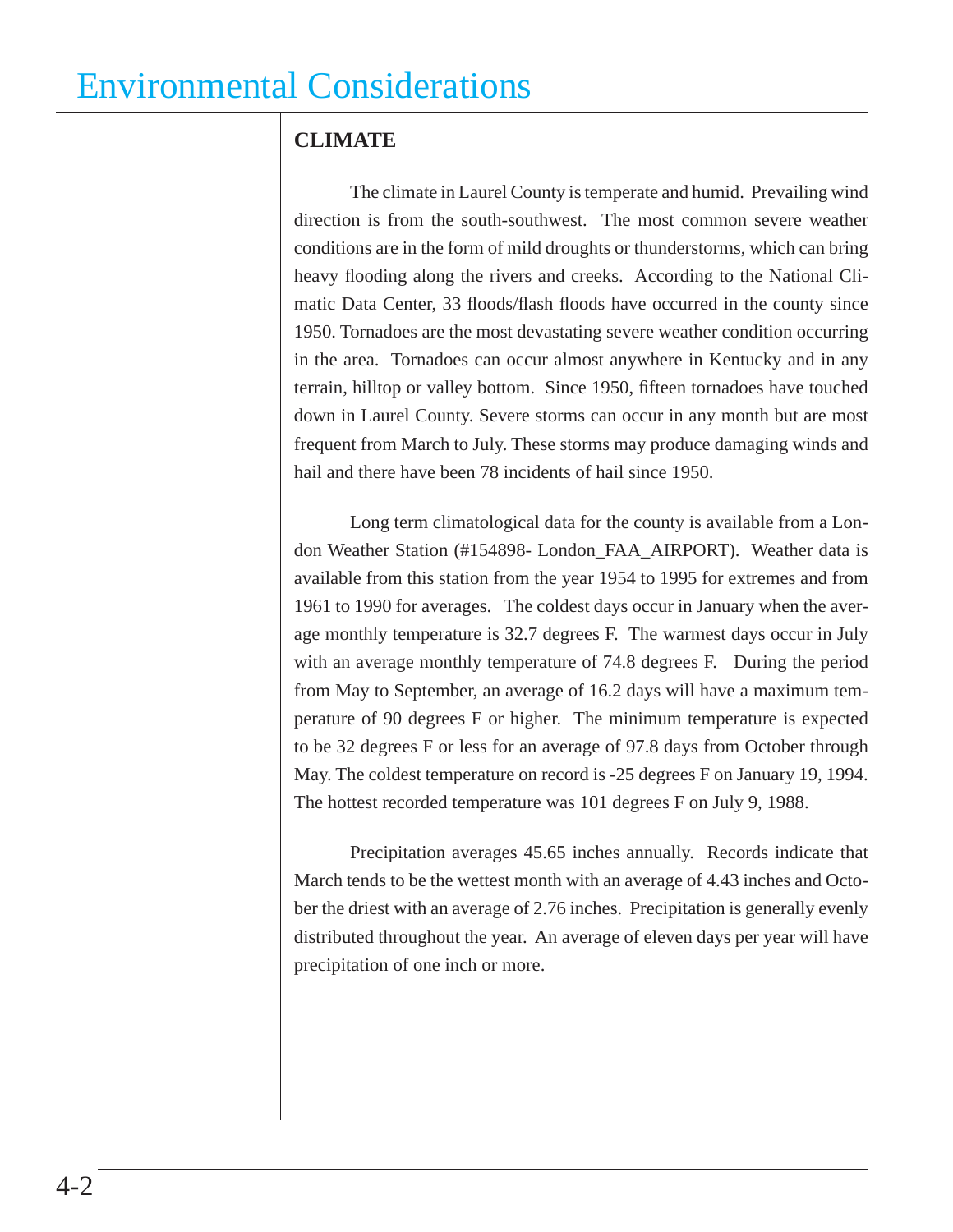### **PHYSIOGRAPHY AND GEOLOGY**

The Physiographic Regions of Kentucky are shown below. Laurel County is located in the Eastern Kentucky Coalfield Physiographic Region. The outcrop of the Pennsylvania strata, shown on the geologic map, defines the limits of the Eastern and Western Kentucky Coal Fields. This area is intricately dissected narrow ridges bordered by deep, steep-walled valleys. The Eastern Kentucky Coal Field is larger than its western counterpart and is the eastern edge of a larger physiographic region, the Cumberland Plateau which extends from Pennsylvania to Alabama. On the eastern edge of the Eastern Kentucky Coal Field lies the Cumberland Escarpment, also known as the Pottsville Escarpment. Formed from resistant Pennsylvanian-age sandstone and conglomerates, which are separated by less resistant shales, the escarpment results in sheer cliffs, steep-walled gorges, rock shelters, waterfalls, and natural bridges and arches.



Figure 4-1 is a generalized geologic map of Laurel County prepared by the Kentucky Geological Survey. Laurel County is underlain by two types of Pennsylvanian age rocks known as the Breathitt and Lee Formations. The Breathitt Formation consists of siltstone, sandstone, clay shale, coal, underclay and some limestone. With a maximum thickness of 2,500 feet, this formation contains most of the minable coal. The Lee Formation is exposed near the crest of the Pine and Cumberland Mountains, although it can also be found in the larger, more deeply eroded valleys and structural highs. This formation, consisting of sandstone, conglomerate, shale, coal and underclay,

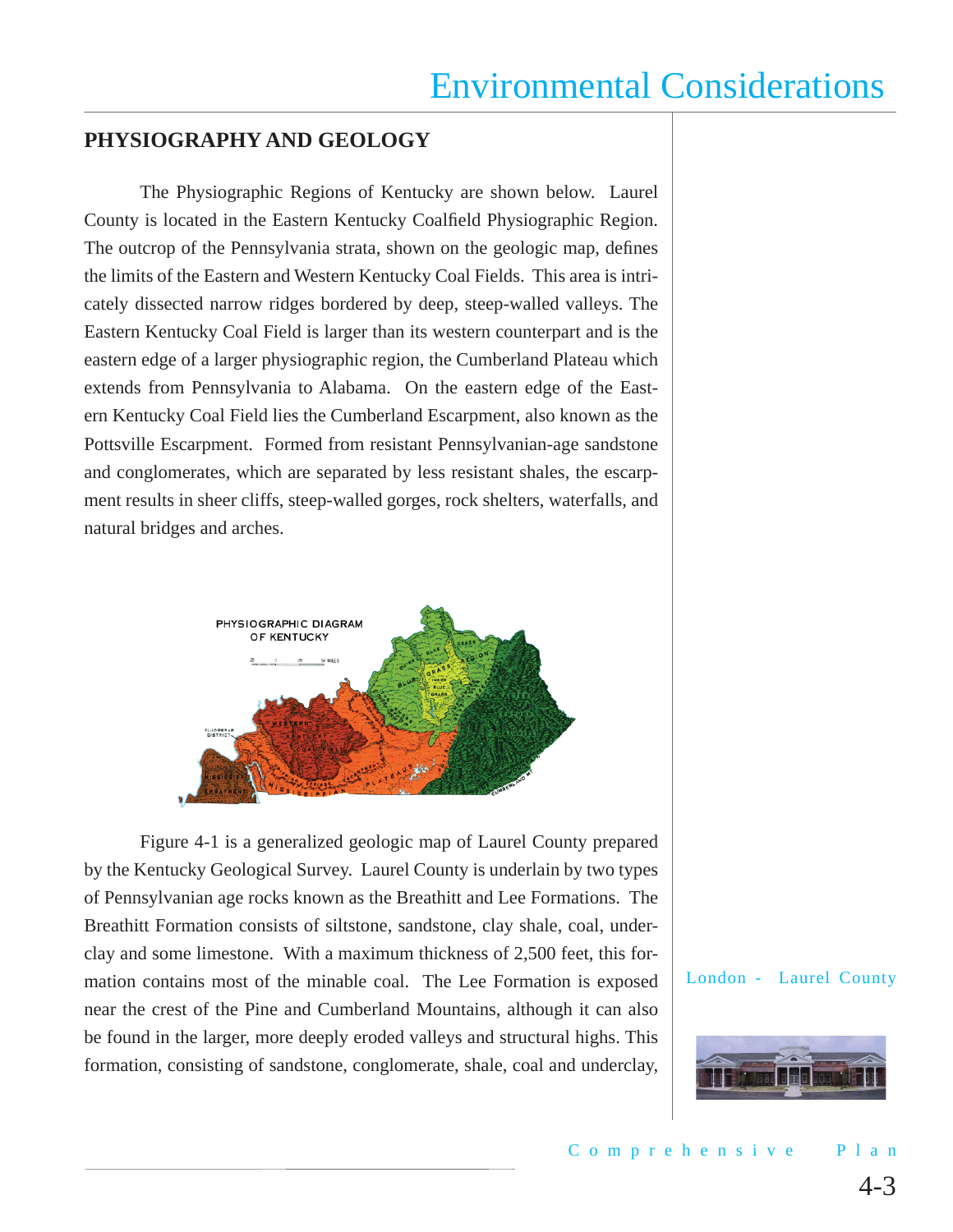ranges from 350 to 1,500 feet or more in thickness. While coal is found in this formation as well, the beds tend to be thin and convex on both sides.

The faults within the Eastern Kentucky Coal Field that lie near Laurel County include Pine Mountain fault, Rocky Face fault, and the Middlesboro sycline. These fault systems were formed along the edges of a broad rift or crack in the Earth's crust that occurs deep beneath the surface. The Pine Mountain fault is the northwest border of the Cumberland over thrust block. It is bordered on the southwest by the Middlesboro syncline, where the strata tends to be relatively flat in the center, but dips from the Pine and Cumberland Mountains at anywhere between 10 and 65 degrees. The Rocky Face Fault, a transverse fault zone, breaks the Middlesboro syncline and extends between the Cumberland and Pineville Gaps. There are no faults within Laurel County. However the proximity of active seismic zones, such as the New Madrid, Wabash, and East Tennessee, mean that precautions should be taken to mitigate earthquake damage.

The topography in Laurel County is characterized by steep terrain with deep valleys as shown in Figures 4-2 and 4-3. Elevations range from 723 feet (normal pool) at Lake Cumberland where the Rockcastle and Cumberland Rivers merge to 1,700 feet at a peak on the Laurel-Knox County line. A number of flat ridges resulting from resistant sandstone have become the base of most development in London, elevation 1,255 feet, and Lily, elevation 1,131 feet. The Daniel Boone National Forest covers nearly a quarter of the county (63,874 acres or 23% of land area).

According to the Kentucky Geological Survey, there are over 250 coal exploration sites in Laurel County, as well as five coal seams. Figure 4-4 shows the location of coal sites and seams, as well as the location of oil and gas wells. Precautions should be required when proposals are submitted for developing over old mined areas because of the possibility of subsidence. Mine subsidence insurance is available in Kentucky and should be required for properties developed in these areas. As surface coal mine areas are prone to settling after reclamation, any construction on reclaimed soils must be properly engineered to prevent damage to structural foundations and roads.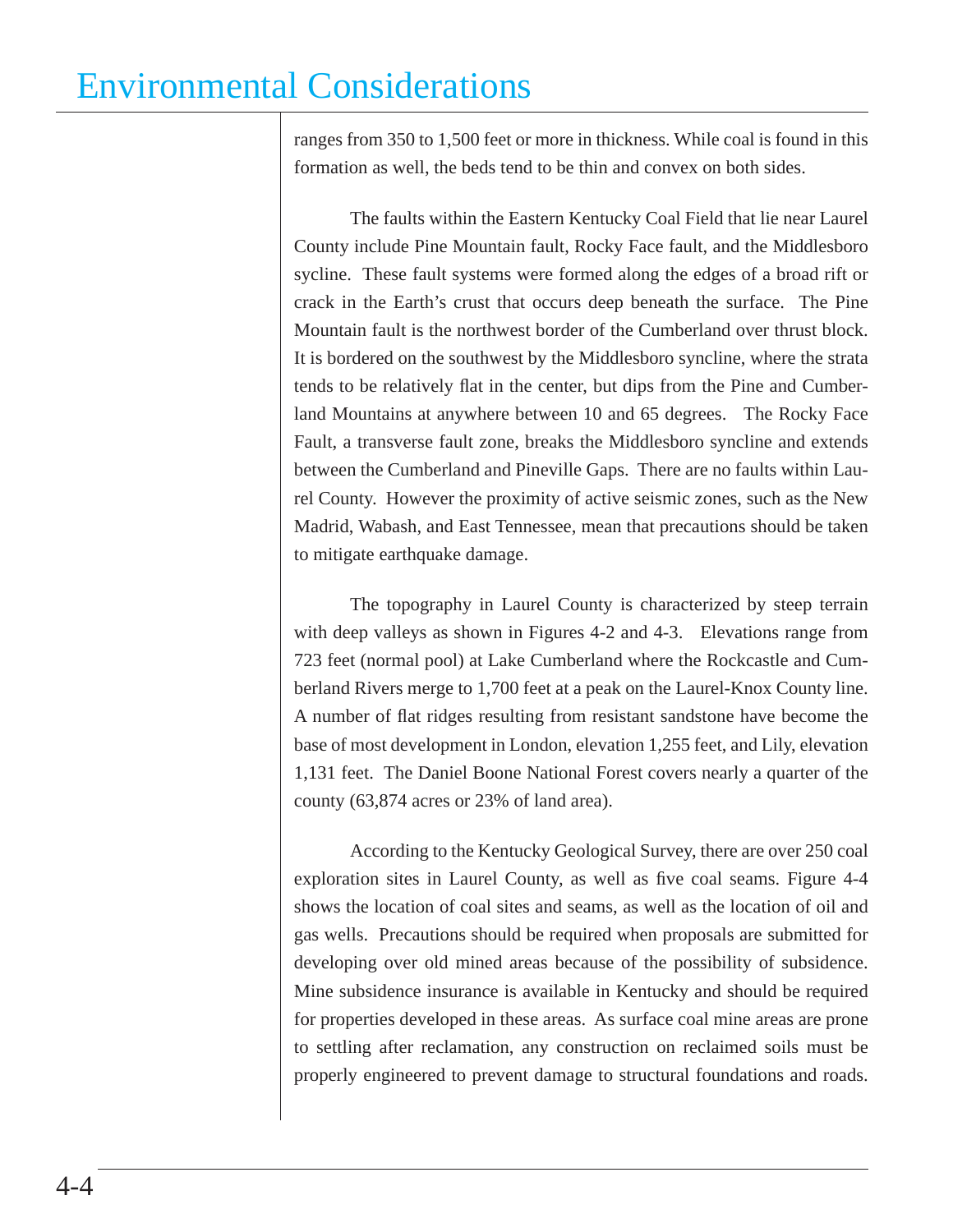Surface mine areas also lack soil structure which can inhibit growth of vegetation during summer months.

### **SOILS**

Detailed soil information and soil maps can be found in the Soil Survey of Laurel County, Kentucky published by the U.S. Department of Agriculture, Natural Resource Conservation Service. The general soil map found in the Soil Survey shows that there are four soil associations in Laurel County as described below and shown in Figure 4-5.

Soil associations are generalized groupings of similar soils with common relief and drainage patterns. While specific soil information must be consulted to determine the suitability of a particular site for various land uses, the associations can provide information for general planning purposes. The following paragraphs summarize the four associations found within the Soil Survey of Laurel County, Kentucky.

*SHELOCTA*-*LATHAM-WHITLEY -* The Shelocta- Latham-Whitley soil association is found on the east side of Laurel County. Found on slopes and ridgetops, these soils are moderately deep or deep soils that have a clayey or loamy subsoil and are sloping to very steep. General farming and woodlands are the primary land uses of this soil association.

*STENDAL-BONNIE-WHITLEY* - The Stendall-Bonnie-Whitley soil association is nearly level, located along the floodplain and adjacent to the Laurel and Little Laurel Rivers (and associated main streams) near Lily and just southeast of London. On bottom lands, it tends to be poorly drained with a loamy subsoil, while on ridges the soils are sloping, deep, and well drained with a loamy subsoil. Covering about four percent of Laurel County, the primary land use for this soil association is general farming.

*WHITLEY-LATHAM-LILY -* The Whitley-Latham-Lily soil association contains gently sloping to steep soil found on side slopes and ridge tops. These moderately deep to deep soils have a loamy or clayey subsoil, and are found in central and south central Laurel County along the I-75 corridor and the

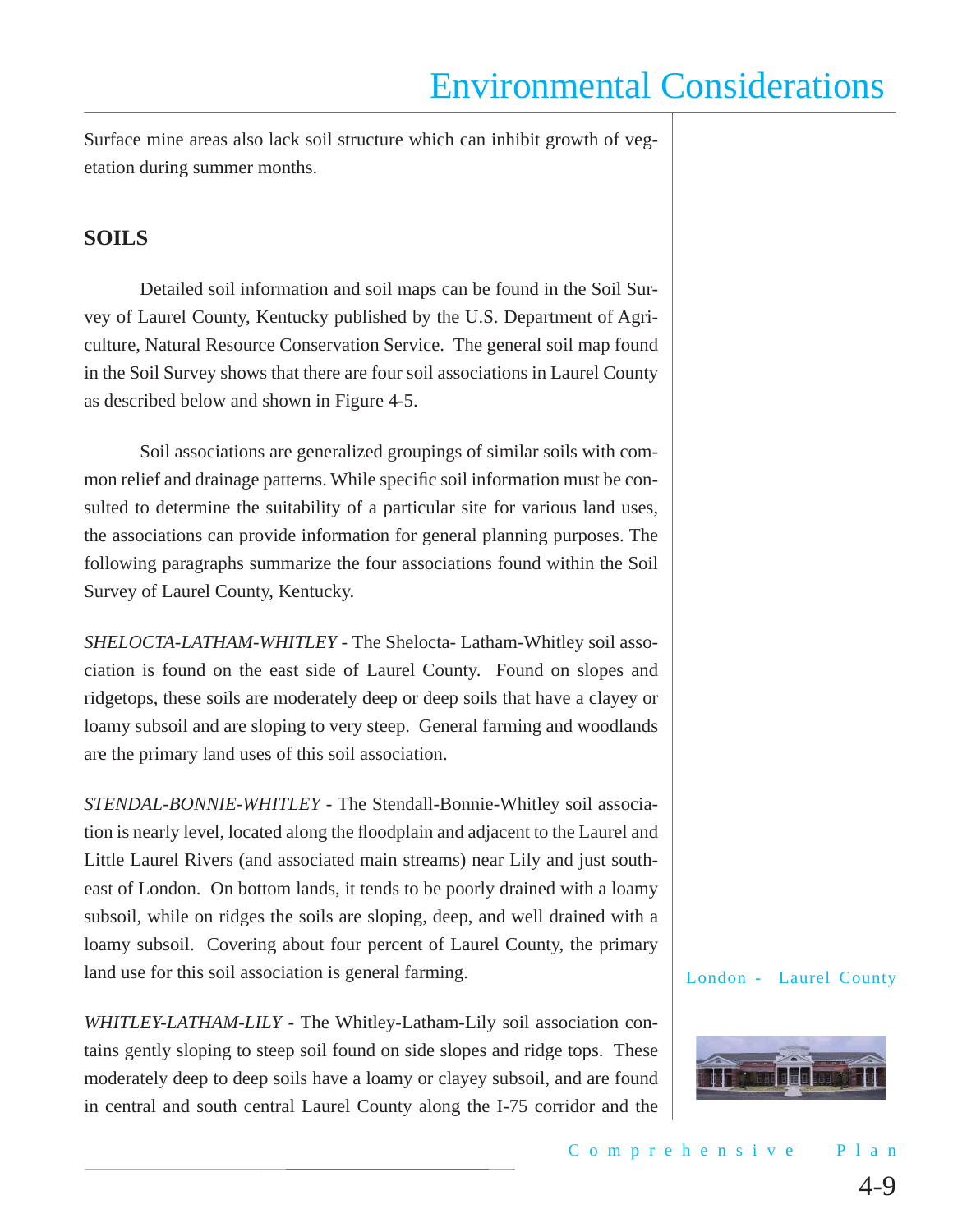north east part of Laurel River Lake. About a quarter of Laurel County is covered by this soil association, which is privately owned and used for general farming. The Daniel Boone National Forest makes up about five percent of this association and is owned and managed by the Forest Service.

*SHELOCTA-RIGLEY-LATHAM-* The Shelocta-Rigley-Latham soil association is predominantly found on privately owned land, although the Forest Service does own and manage 45% of the acreage. Eighty percent of the privately owned acreage is also wooded. This soil association covers 37% of Laurel County, has sloping to very steep, deep soils with a loamy subsoil on long side slopes and sloping to moderately steep, moderately deep soils with a clayey subsoil on narrow ridgetops.

Due to the steep slopes and tendency for flash floods, the main limitation for all of the previously mentioned soils is erosion. Erosion is the weathering, dissolution, abrasion, corrosion, and/or transportation of materials from the earth's surface by wind, water, waves, or other natural phenomena. The erosion of topsoil can be greatly reduced by the implementation of preventative measures such as maintaining vegetative cover or the use of terraces and berms.

### **HYDRIC SOILS AND WETLANDS**

Hydric soils are those soils which are saturated, flooded or ponded long enough during the growing season to develop anaerobic conditions in the upper part. The presence of hydric soils is an indication that wetlands may exist in an area. Under currently accepted definitions, an area is considered a wetland if it has hydric soils, hydrophytic vegetation (plants that are adapted to growing in wet conditions) and wetlands hydrology. Wetlands as defined by the US Fish and Wildlife Service have been mapped as part of the National Wetland Inventory Program. The Kentucky Environmental and Public Protection Cabinet has prepared maps of these wetland areas in Kentucky. Figures 4-6 and 4-7 show these mapped wetlands for the City of London and Laurel County. Wetland hydrology means that the area is either permanently or periodically inundated or the soil is saturated to the surface at some time during the growing season. Hydric soils in the county are listed as follows: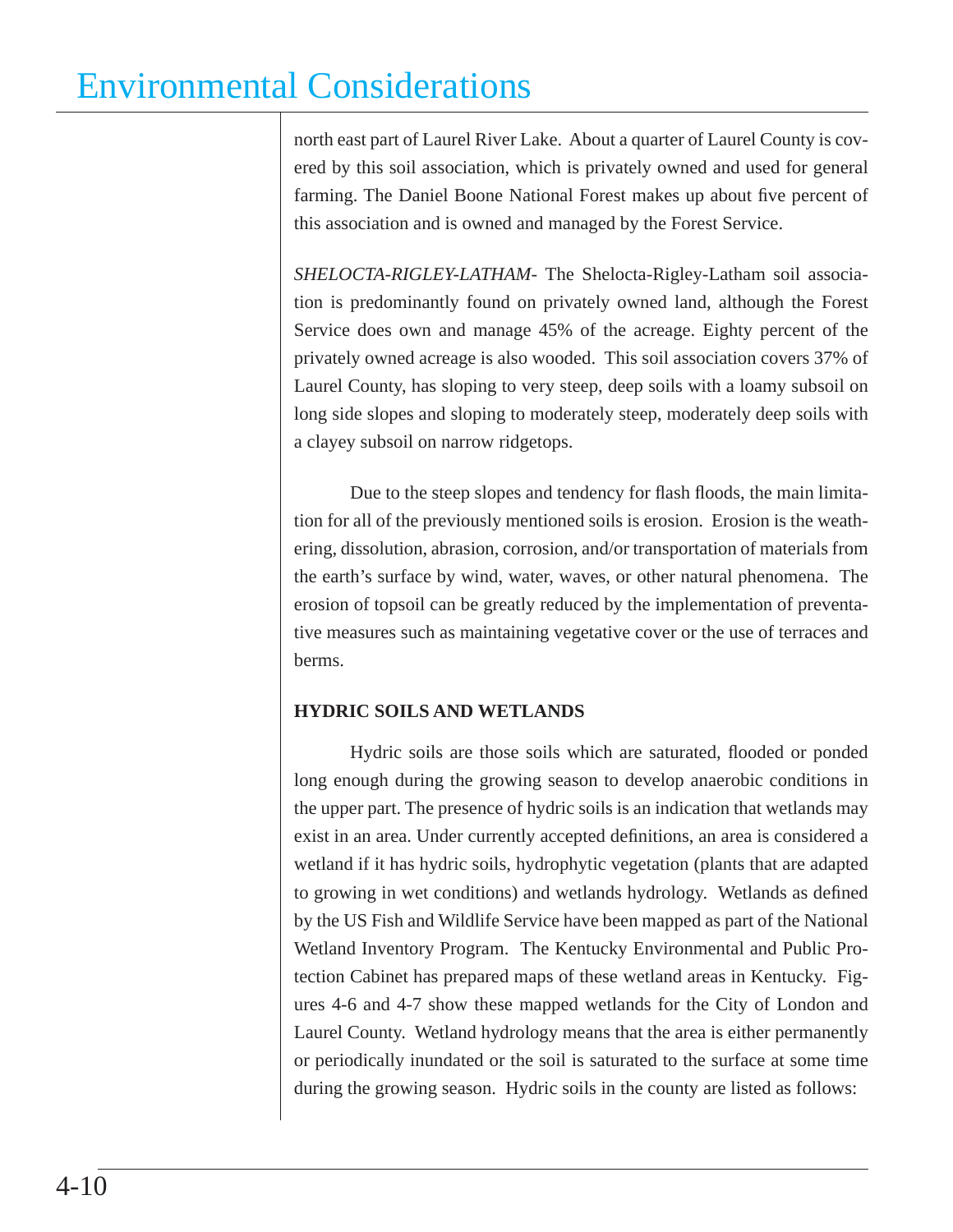- Bn Bonnie silt loam (hydric due to saturation)
- Bo Bonnie silt loam, terrace (hydric due to saturation)

Other soil map units that may have inclusions of hydric soils are as follows:

| <b>Symbol</b> | <b>Name</b>                | <b>Probable position of Hydric</b><br><b>Inclusions</b> |
|---------------|----------------------------|---------------------------------------------------------|
| Sn            | Stendal silt loam          | Bonnie soils in low spots                               |
| So            | Stendal silt loam, terrace | Bonnie soils in low spots                               |
| <b>Ss</b>     | Stendal fine sandy loam,   | Bonnie soils in low spots                               |
|               | sandy variant              |                                                         |

In Laurel County all hydric soils support or would have supported woody vegetation under natural conditions except those as identified as swamp or ponded phases.

#### **PRIME FARMLAND SOILS**

According to the U.S. Department of Agriculture, Natural Resource Conservation Service, prime farmland is land that has the best combination of physical and chemical characteristics for producing food, feed, forage, fiber and oilseed crops and is also available for these uses. Prime farmland can be cropland, pastureland, rangeland, forest land or land other than those used for urban purposes or covered with water. Prime farmland has the soil quality, growing season and moisture supply needed to economically produce sustained high yields of crops when treated and managed according to acceptable farming methods. In general, prime farmlands have an adequate and dependable water supply from precipitation or irrigation, a favorable temperature and growing season, acceptable acidity or alkalinity, acceptable salt and sodium content and few or no rocks. They are permeable to water and air. Prime farmlands are not excessively erodible or saturated with water for a long period of time. They either do not flood frequently or are protected from flooding. The following soils found in Laurel County are considered to be potential prime farmland soils:

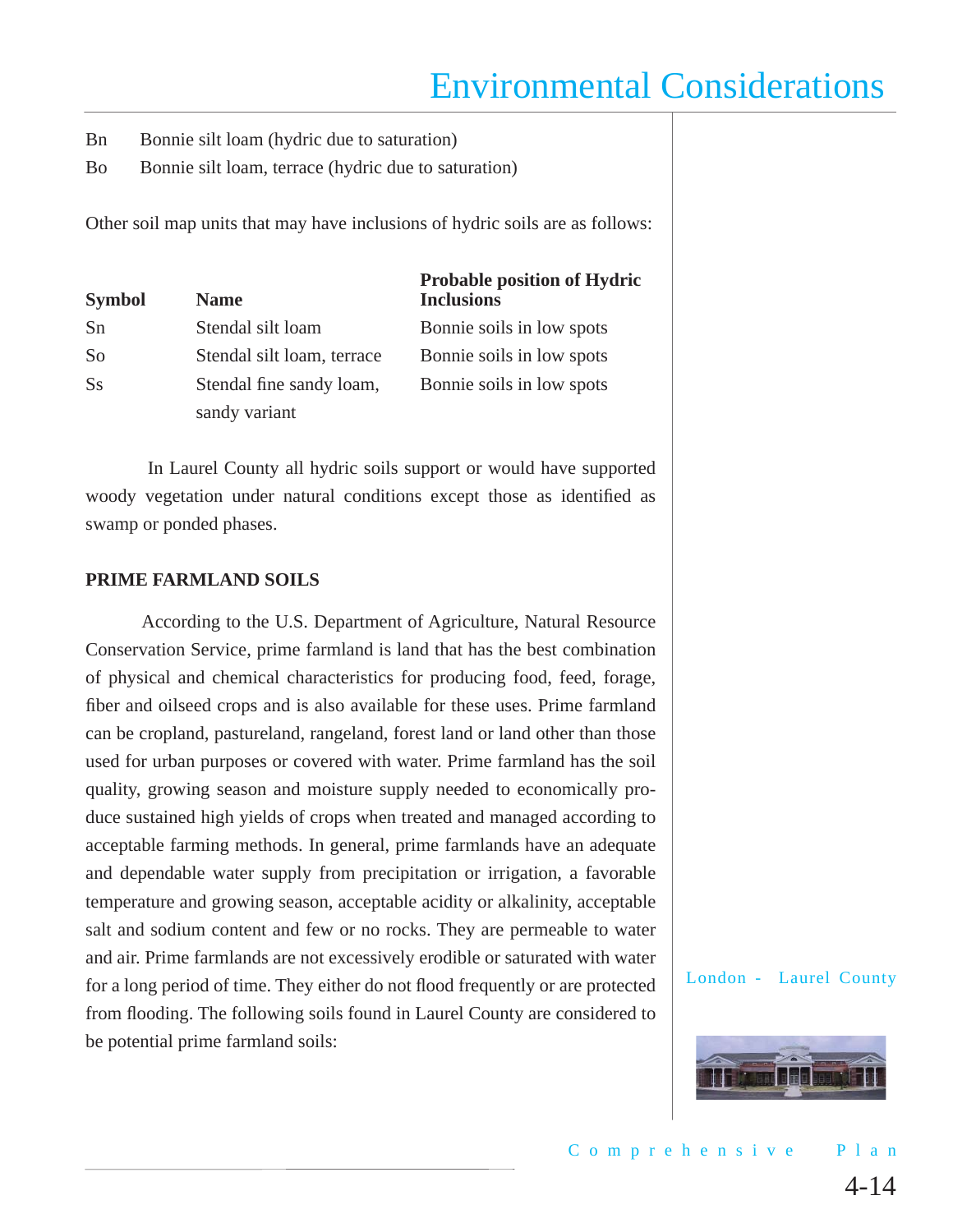| A1B              | Allegheny loam, 2 to 6 percent slopes                                            |
|------------------|----------------------------------------------------------------------------------|
| <b>BdB</b>       | Bedford silt loam, 2 to 6 percent slopes                                         |
| <b>B</b> n       | Bonnie silt loam $(1,2)$                                                         |
| <b>Bo</b>        | Bonnie silt loam, terrace (2)                                                    |
| <b>BtB</b>       | Britwater cherty silt loam, 2 to 6 percent slopes                                |
| <b>Cf</b>        | Chagrin loam $(1)$                                                               |
| Co               | Cotaco loam                                                                      |
| CsB              | Crider silt loam, 2 to 6 percent slopes                                          |
| Cu               | Cuba silt loam $(1)$                                                             |
| FdB              | Frederick silt loam, 2 to 6 percent slopes                                       |
| LbD              | Latham silt loam, 2 to 6 percent slopes                                          |
| L1B              | Lily loam, 2 to 6 percent slopes                                                 |
| Lv               | Lindside silt loam $(1)$                                                         |
| Mo               | Morehead silt loam                                                               |
| Mv               | Morehead silt loam, high base variant                                            |
| Nd               | Newark silt loam $(1,2)$                                                         |
| <b>Ng</b>        | Newark gravelly silt loam, gravelly variant $(1,2)$                              |
| N <sub>0</sub>   | Nolin silt loam (1)                                                              |
| Po               | Pope fine sandy loam (1)                                                         |
| Sh               | Steff silt loam (1)                                                              |
| Sn               | Stendal silt loam $(1,2)$                                                        |
| So               | Stendal silt loam, terrace (2)                                                   |
| $S_{S}$          | Stendal fine sandy loam, sandy variant $(1,2)$                                   |
| T <sub>1</sub> B | Tilsit silt loam, 2 to 6 percent                                                 |
| WhB              | Whitley silt loam, 2 to 6 percent slopes                                         |
| WtA              | Whitley silt loam, terrace, 0 to 2 percent slopes                                |
| WtB              | Whitely silt loam, terrace, 2 to 6 percent slopes                                |
|                  | 1) Areas of this soil that are subject to flooding during the growing season     |
|                  | more frequently than once in two years are not considered prime farmland.        |
|                  | 2) Areas of this soil lacking adequate drainage to a sufficient depth during the |
|                  | cropping season to allow cultivated crops common to the area to be grown are     |
|                  | not considered prime farmland.                                                   |
|                  |                                                                                  |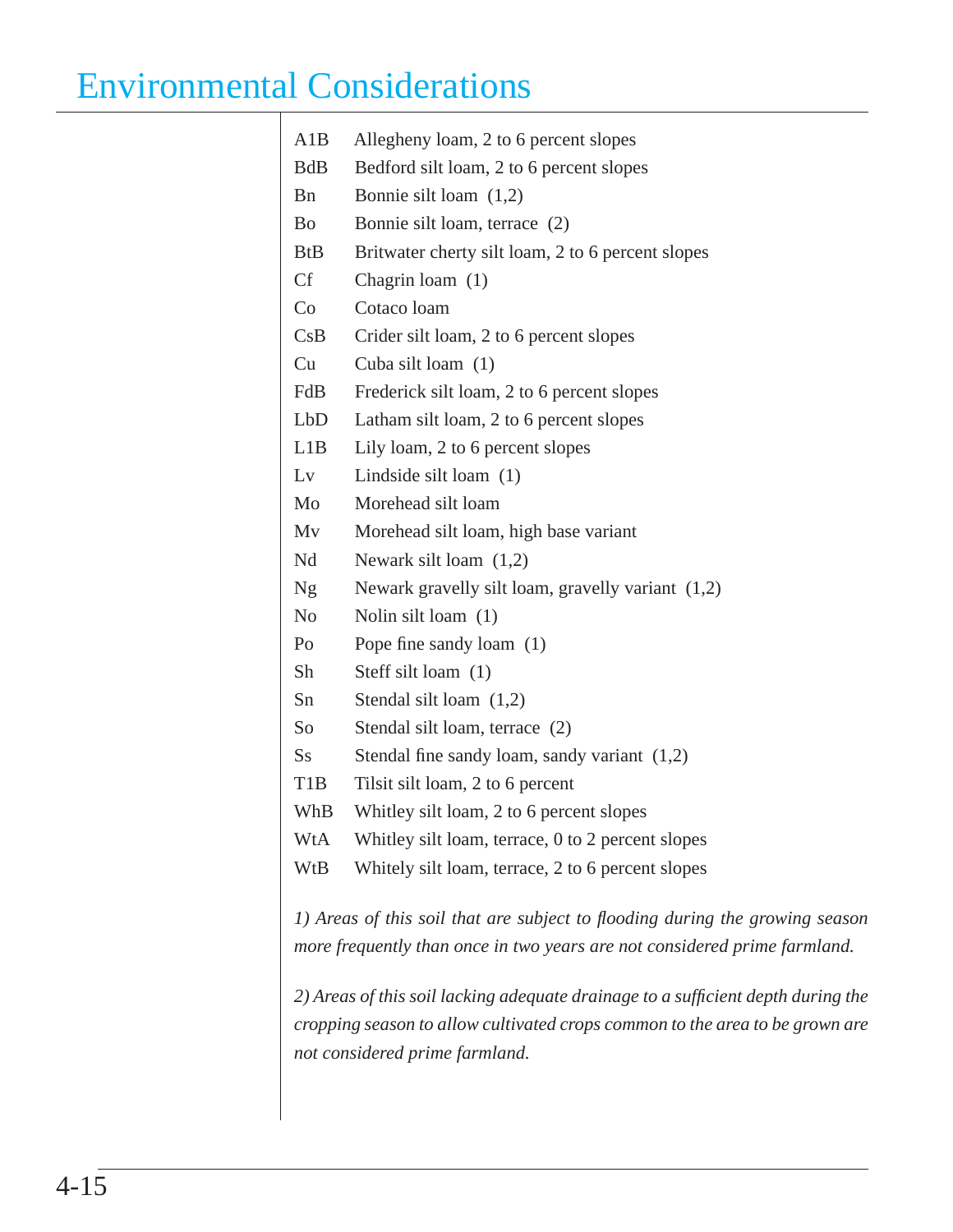In addition to prime farmland the Soil Conservation Service has also identified farmlands of statewide importance. This is land that is of statewide importance for the production of food, feed, fiber, forage and oilseed crops. Generally, farmlands of statewide importance include those that are nearly prime farmland and that economically produce high yields of crops when treated and managed according to acceptable farming methods. Some may produce as high of a yield as prime farmlands when conditions are favorable. The following soils found in Laurel County may indicate farmland of statewide importance:

- A1C Allegheny loam, 6-12% slopes
- BgC Berea silt loam, 6-12% slopes
- BtC Britwater cherty silt loam, 6-12% slopes
- CsC Crider silt loam, 6-12% slopes
- FdC Frederick silt loam, 6-12% slopes
- LbC Latham silt loam, 6-12% slopes
- LlC Lily loam, 6-12% slopes
- SbC Shelocta gravelly silt loam, 6-12% slopes
- SkC Steinsburg sandy loam, 6-12% slopes
- TlC Tilsitsilt loam, 6-12% slopes
- WhC Whitley silt loam, 6-12% slopes
- WtC Whitley silt loam, terrace, 6-12% slopes

### **SLOPES**

Land uses vary in their sensitivity to slope. Virtually flat land can be used for intensive activity, while slopes in excess of 20 percent present limitations so great that development is not feasible, both practically and financially. Residential development can take place on small, scattered sites utilizing land that industrial development must forego. The location and concentration of slopes in the form of hills, ridges, valleys and plains can force development into large clusters or break it up into dispersed patterns. Laurel County's topography has structured the form of its small communities and guided the location of major transportation routes. The suitability of differ-

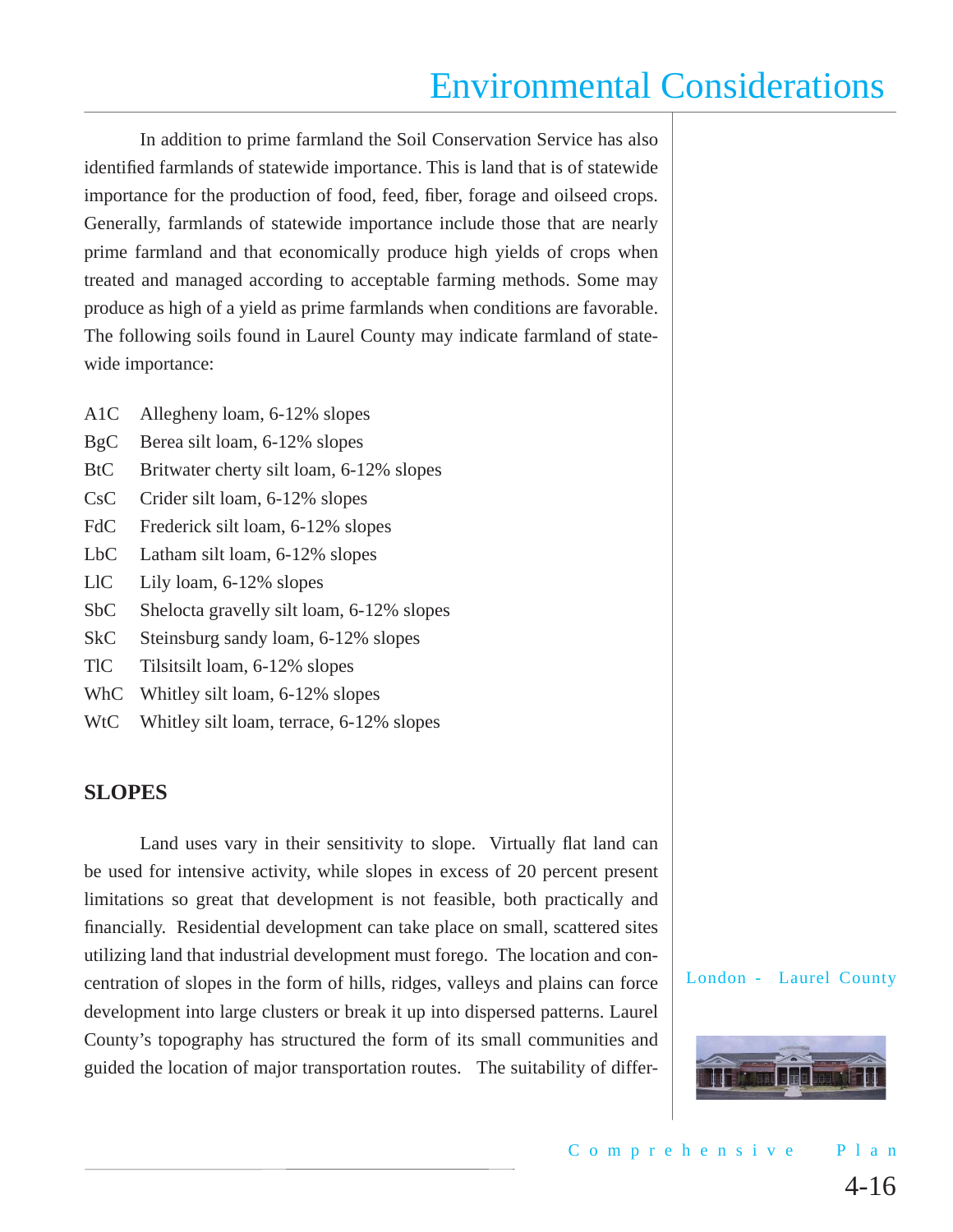ent degrees of slope for development is shown in Table 4-1. Figures 4-2 and 4-3 show the topography of the City of London and Laurel County.

Visual indications of unstable slopes include previous slides or slumps, cracking of the top of the slope, tilting of fences, retaining walls, utility poles or trees, new cracks in foundations and sidewalks and slowly developing and widening cracks in the ground or paved areas.

Development of steep slopes can accelerate erosion, increase runoff, and decrease the volume of water absorbed and filtered as groundwater. Damage to buildings and other man made structures can occur on unstable slopes. Commercial and industrial development should be restricted on slopes steeper than 12%. Developers of residential property on such slopes should be required to prove that the construction techniques used can overcome a site's limitations. In certain instances, the planning commission should consider requiring the submittal of geotechnical reports prior to approving a site plan or subdivision plat.

To date most development in Laurel County has occurred on land with minimal slope or on flat ridges that resulted from the resistant sandstone geology found in certain areas.

### **TABLE 4-1 SLOPE SUITABILITY FOR URBAN DEVELOPMENT**

| Limitations | <b>Suitability Rating</b> | Residential | Commercial | Industrial<br>Park |
|-------------|---------------------------|-------------|------------|--------------------|
| Slight      | Optimum                   | $0 - 6\%$   | $0 - 6\%$  | $0 - 2\%$          |
| Moderate    | Satisfactory              | $6 - 12%$   | $6 - 12%$  | $2 - 6\%$          |
| Severe      | Marginal                  | 12-18%      | 12-18%     | $6 - 12%$          |
| Very Severe | Unsatisfactory            | $18% +$     | $18% +$    | $12% +$            |

*Source: Kiefer, Ralph W., "Terrain Analysis for Metropolitan Area Planning," Journal*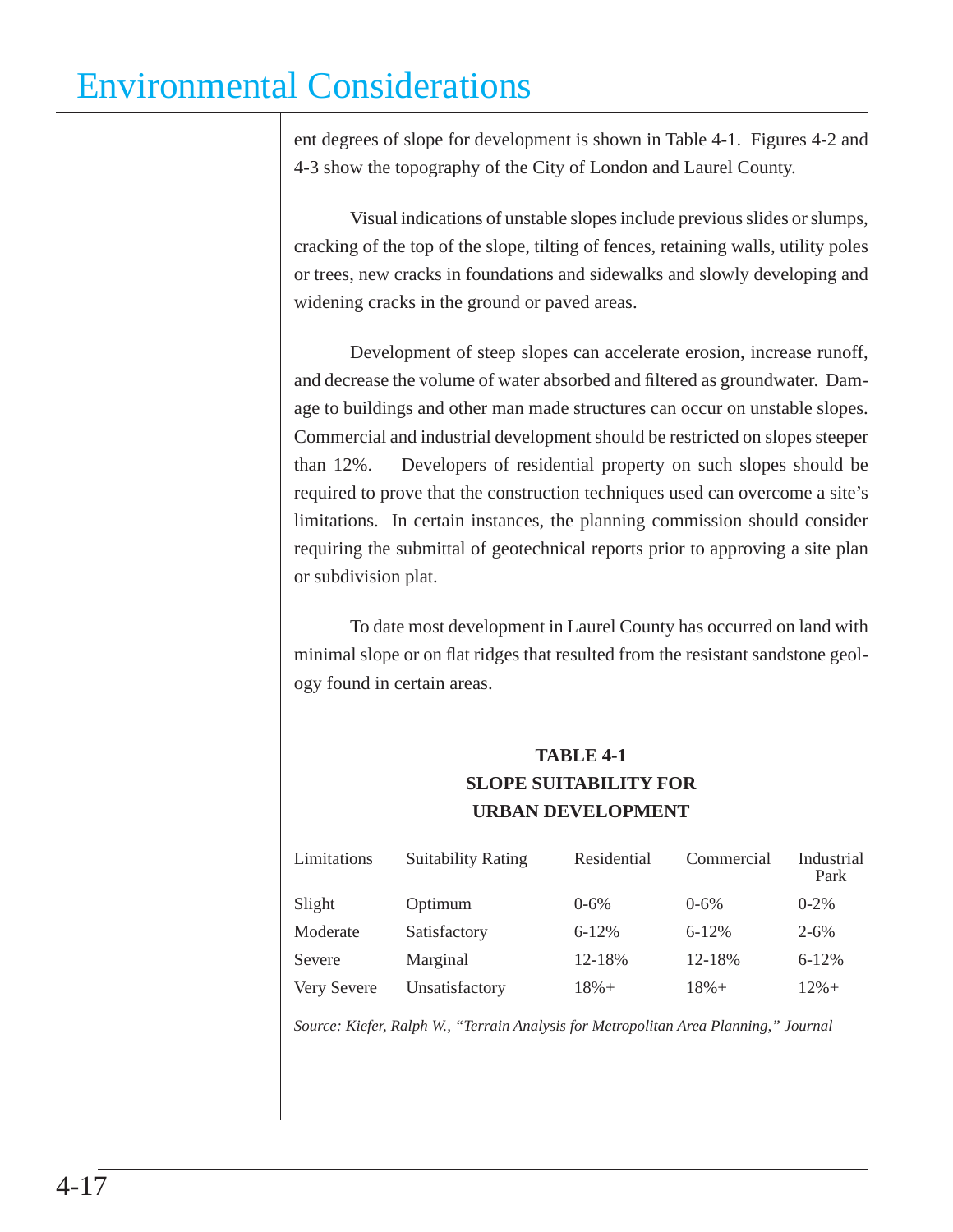### **WILD & SCENIC RIVERS**

Forming the western border of Laurel County, the Rockcastle River is one of the county's most prominent environmental features. The river is a cold-water aquatic habitat, home to a number of rare and endangered species, including fish, mussels, and bats. The 15.9 mile stretch of river from River Mile 24.4 to River Mile 8.5 (Figure 4-8) has been designated as a State Wild River, and has also been nominated for National Wild and Scenic River status. A Kentucky Wild River is actually a linear corridor encompassing all visible land on each side of the river up to a distance of 2,000 feet. Developments that might impair the river's water quality or natural condition are regulated through a permit system. The Rockcastle River flows primarily through the Daniel Boone National Forest and has relatively good water quality. As a result, the river has also been designated as an Outstanding State Resource Water and an Exceptional Water Resource. The presence of government owned land around the river serves as a protective buffer; however, unrecliamed coal mines, logging, and development withing the watershed all pose threats to the quality of the river.

### **FLOODPLAINS**

Floodplains are low lying areas that are susceptible to flooding. Laurel County has areas that have been officially designated by the Federal Emergency Management Agency (FEMA) as flood hazard areas. The Flood Insurance Rate Maps (FIRMs) have been in effect for the City of London (FIRM#210396) since 1986 and for the county (FIRM#210134) since 1991.

As part of FEMA's map modernization program, updated FIRM's for both the City of London and Laurel County became effective August 2, 2006. Figure 4-8 and 4-9 show the location of flood hazard areas in Laurel County. Due to the large percentage of steep slopes in Laurel County, flash floods occur quite frequently. Subdivisions or other higher intensity uses can increase flooding if proper storm water management techniques are not imple-

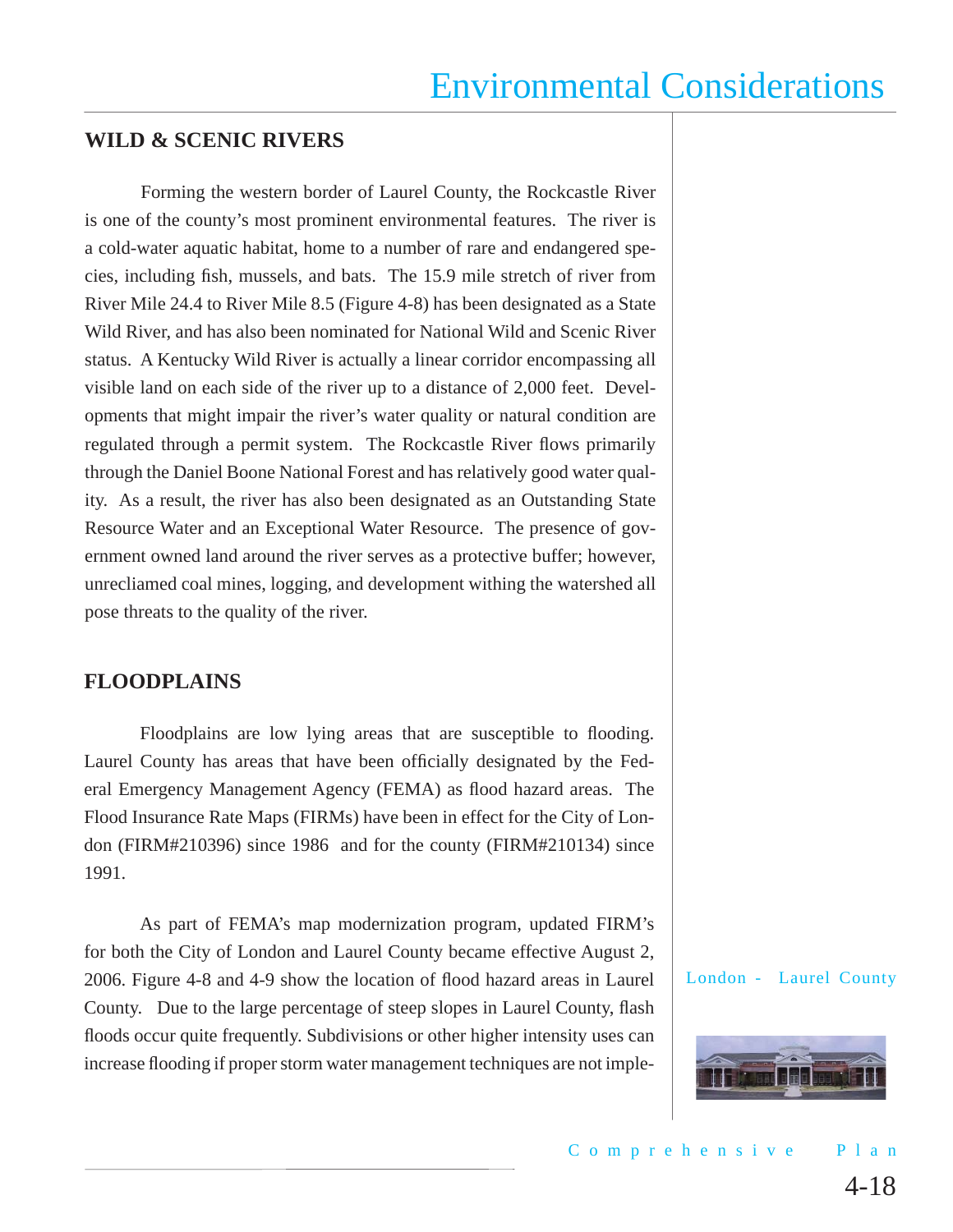mented during the planning and development process. Water quality can also be impaired from improper sewage treatment and storm water run-off.

### **AIR QUALITY**

Air quality is monitored by the Division of Air Quality Control of the Kentucky Natural Resources and Environmental Protection Cabinet, Department for Environmental Protection. The "Kentucky Ambient Air Quality Report," which is produced by the Technical Services Branch of the Kentucky Division of Air Quality, is issued annually. The last report issued summarizes statistical results of monitoring conducted during the year 2004 to measure outdoor concentrations of air pollutants in the Commonwealth. The primary source of data for the report is the Air Quality Surveillance Network operated by the Kentucky Division for Air Quality which has operated an air quality monitoring network since July 1967. The 2005 network included 129 monitors in 37 counties (this total includes monitors operated by the Louisville Metro Air Pollution Control District and the National Parks Service at Mammoth Cave). The monitoring station locations are selected with U.S. Environmental Protection Agency guidance and, in general, are established near high population areas of air pollution sources. Each year the sites are reviewed to ensure that adequate coverage is being provided. Overall, the division monitors compliance of five criteria pollutants including carbon monoxide, sulfur oxides, nitrogen dioxide, ozone, and particulate matter. In 2005, all Kentucky counties were in attainment for carbon monoxide, sulfur dioxide, and nitrogen dioxide. Although there were no exceedances for particulate matter in 2005, the counties of Jefferson, Bullitt, Boone, Kenton, Campbell, Boyd and a portion of Lawrence were considered non-attainment areas based upon 2002-2004 data. There were also some exceedances for ozone standards in 2004 in the counties of Boyd, Bullitt, Campbell, Hancock, and Jefferson. In 2006, it was requested that Jefferson, Bullitt, Oldham, and Boyd counties be redesignated to attainment based on 2003-2005 data.

Laurel County is located within the Appalachian Intrastate Air Quality Control Region which includes the 21 counties of Bell, Breathitt, Clay, Floyd, Harlan, Jackson, Johnson, Knott, Knox, Laurel, Lee, Leslie Letcher,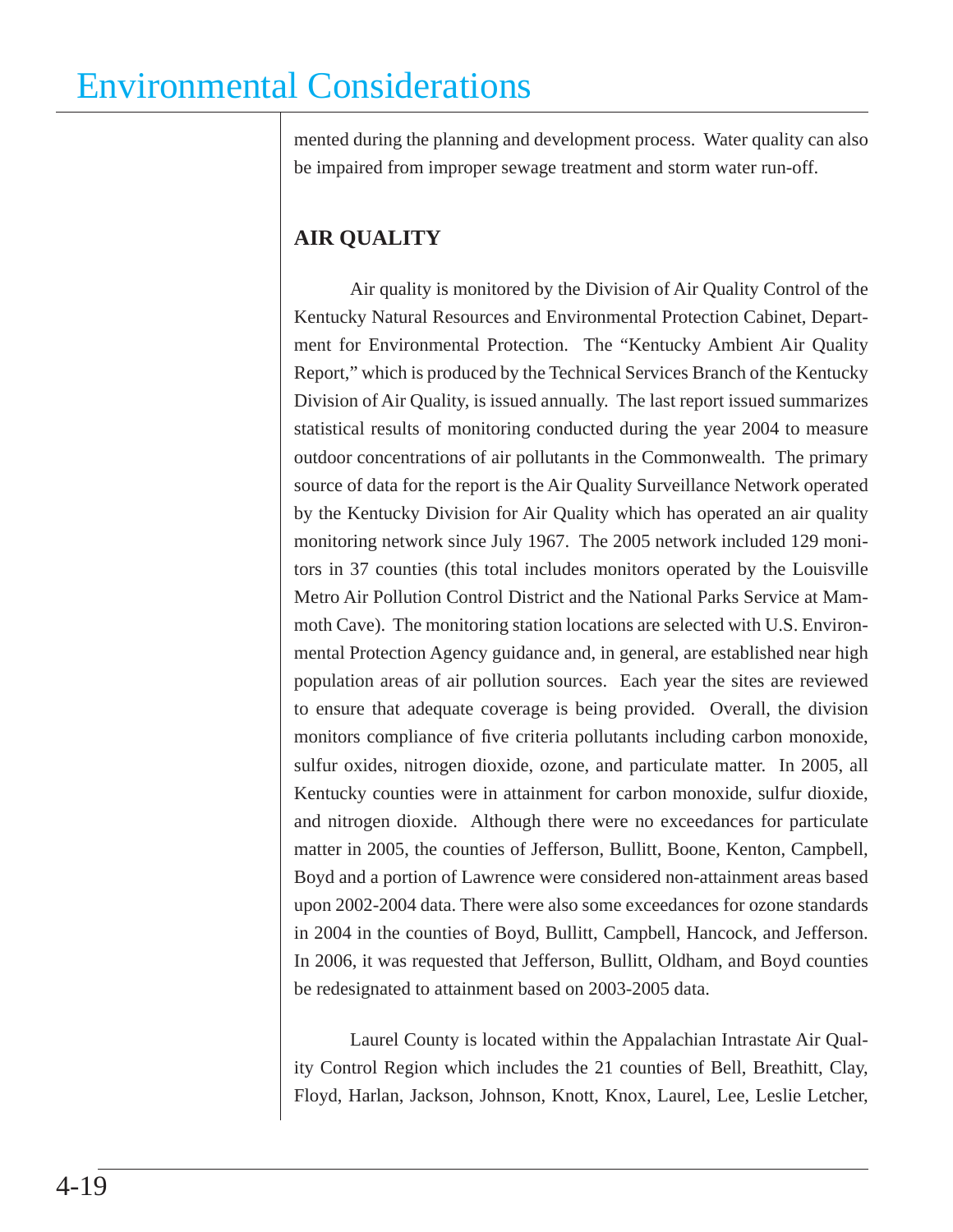Magoffin, Martin, Owsley, Perry, Pike, Rockcastle, Whitley and Wolfe. In 2006, this area of the Air Quality Surveillance Network had three monitors as follows:

| <b>LOCATION</b>                                                   | <b>AIRS ID</b> |
|-------------------------------------------------------------------|----------------|
| Airport, 34 <sup>th</sup> & Dorchester - Middlesboro, Bell County | 21-013-0002    |
| Perry County Horse Park - Hazard, Perry County                    | 21-193-0003    |
| 101 N. Mayo Trail, DOT Office - Pikeville, Pike County            | 21-195-0002    |

The only air monitoring station located in Laurel County is at the London–Corbin Airport on a ground level platform located near the terminal building with sample inlets 7' above ground level and 75' from the nearest road. This monitoring station was part of the 2005 Air Quality Surveillance Network, but was not included in the 2006 network.

The Division of Air Quality also has an Air Quality Index (AQI) used for reporting daily air quality for the five major air pollutants regulated by the Clean Air Act: ground level, ozone, particulate pollution, carbon monoxide, sulfur dioxide, and nitrogen dioxide. An AQI value of 50 represents good air quality with little potential to affect public health while an AQI value over 300 represents hazardous air quality. An AQI value of 100 generally corresponds to the national air quality standard. Therefore, AQI values of 100 are generally satisfactory while values above 100 are considered to be unhealthyat first for certain sensitive groups of people, then for everyone as AQI values get higher. As part of the 2005 Kentucky Ambient Air Quality Report, a map was generated showing the Air Quality Index for the number of days in which the AQI is above 100 for each county (if data is available). On this map, it shows that Laurel County did not have any days above an AQI of 100. Therefore it can be assumed that air quality in the county is good.

#### **NOISE**

High noise levels can impact the health and safety of residents. Excess noise can cause impacts ranging from the nuisance of interrupting a conversation to causing physical and psychological harm. The primary consideration for noise in terms of new development is community noise level.

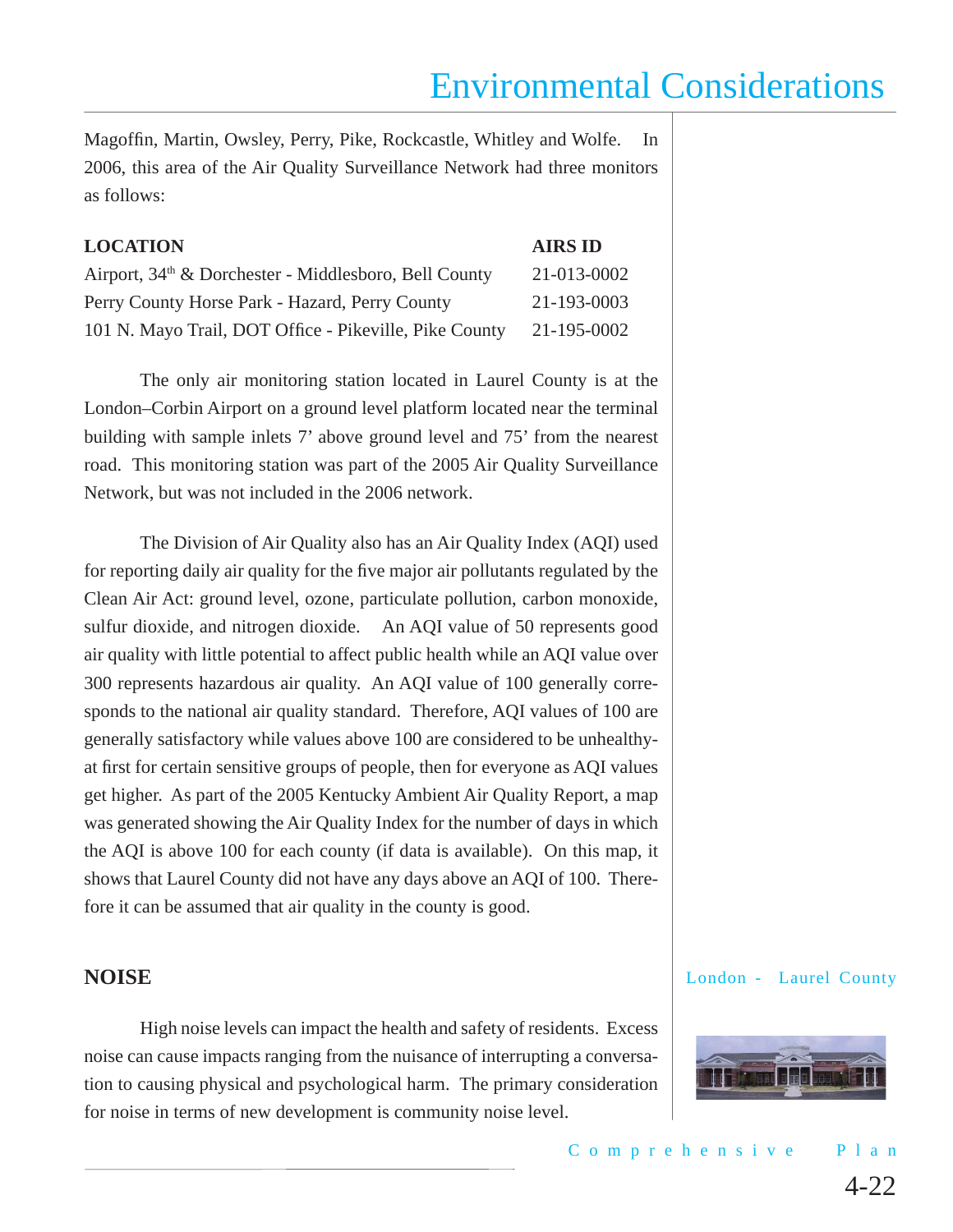According to, "The Noise Guidebook", issued by the Department of Housing and Urban Development, the main contributors to a community noise problem are transportation noises such as highways, railroads, and airports. These sources are the most pervasive and continuing of the noise sources. The main issues involved in any noise analysis are how much noise a site is exposed to, what types of activities are affected and what design or attenuation measures can be used to keep noise to an acceptable level. Outdoor noise levels are of greatest concern in residential areas especially at night when sleep is disrupted.

The easiest way to mitigate noise is to separate noise sources from noise receptors. This can be accomplished by requiring buffer zones or noise abatement around airports and greater minimum setbacks from railroads, highways and higher intensity commercial and industrial uses. For example, HUD recommends that no occupiable building be constructed within 100 feet of a railroad due to the impact of noise and vibration. Noise levels can also be attenuated by noise barriers, site design, and soundproofing buildings. It is recommended that a noise analysis be conducted when noise sensitive uses such as residential development or hospitals are proposed near railroads, airports, or highways with considerable truck traffic. In Laurel County, the major facilities of concern are the London-Corbin Airport, CSX Railroad, mining areas where blasting occurs, I-75, Hal Rogers (Daniel Boone) Parkway, US 25, US 80, industrial areas, and strip commercial areas. It is recommended that a noise analysis be required for any new residential or other noise sensitive uses within 1,000 feet of the CSX railroad, I-75, Hal Rogers Parkway, US 80, US 25 and proposed route of I-66.

### **ENDANGERED SPECIES**

The primary concern for the impacts of development on plant and animal life is the effect on are and endangered species. There are a total of twenty-three species of potential concern listed in Laurel County according to the Kentucky Department of Fish and Wildlife Resources. Of this number, nine are mollusks (or freshwater mussels), four are birds, four are fish, three are bats, two are salamanders, and one is a bear. The species are listed as follows: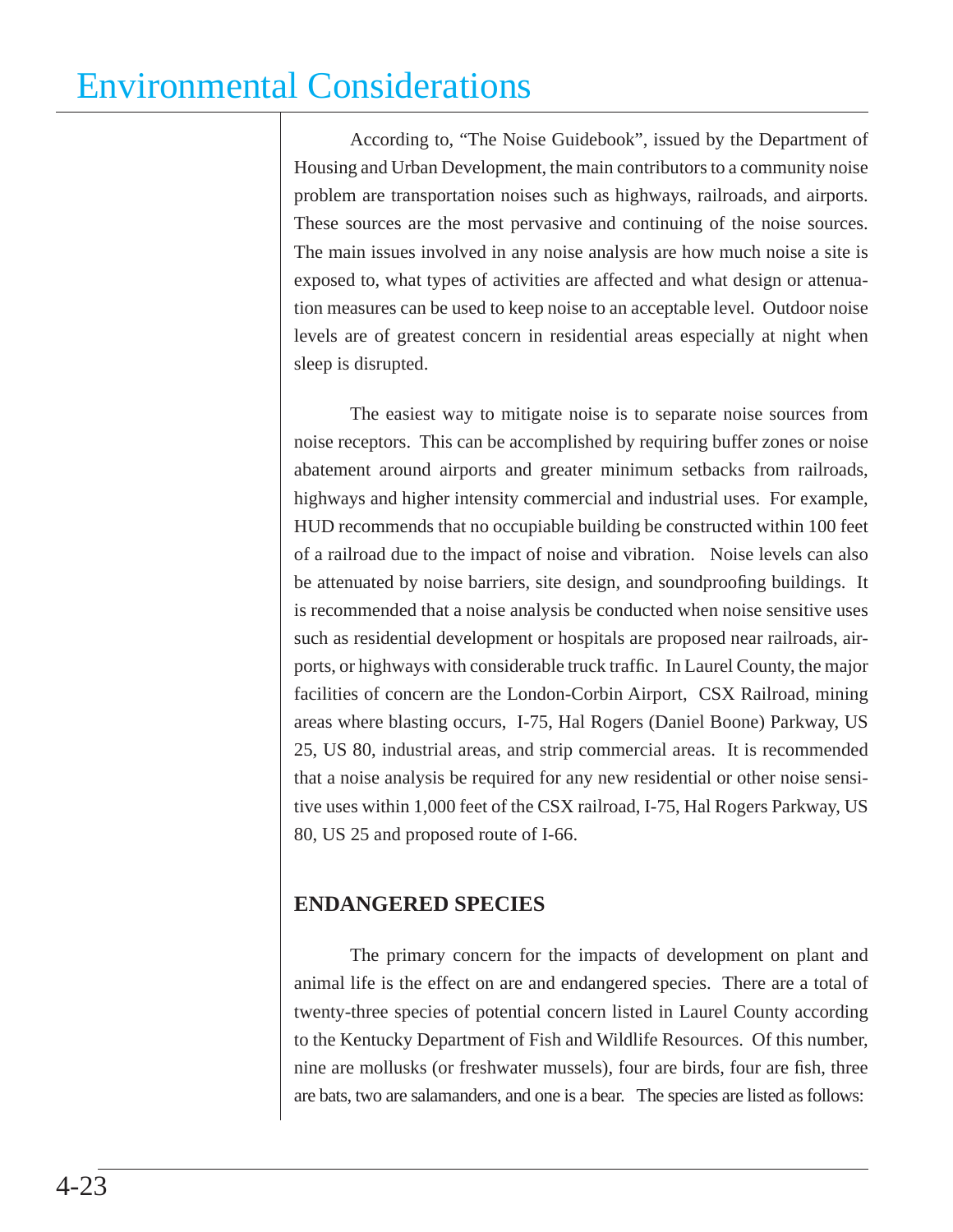**American Black Bear** *(Ursus americanus) Class: Mammalia (Mammal) Status:* Federal Partial Status Undeclared State Special Concern **Ashy Darter** *(Etheostoma cinereum) Class: Actinopterygii (Fish) Status:* No Federal Status State Special Concern **Blackside Dace** *(Phoxinus cumberlandensis) Class: Actinopterygii (Fish) Status:* Federal Listed Threatened State Threatened **Coal Skink** *(Eumeces anthracinus) Class: Reptilia (Salamander) Status:* No Federal Status State Threatened **Cumberland Bean** *(Villosa trabalis) Class: Bivalvia (Freshwater Mussel) Status:* Federal Listed Endangered, Nonessential experimental population State Endangered **Cumberland Elktoe** *(Alasmidonta atropurpurea) Class: Bivalvia (Freshwater Mussel) Status:* Federal Listed Endangered State Endangered **Cumberlandian Combshell** *(Epioblasma brevidens) Class: Bivalvia (Freshwater Mussel) Status:* Federal Listed Endangered, Nonessential experimental population State Endangered

**Dark-Eyed Junco** *(Junco hyemalis) Class: Aves (Bird) Status:* No Federal Status

State Special Concern

London - Laurel County



4-24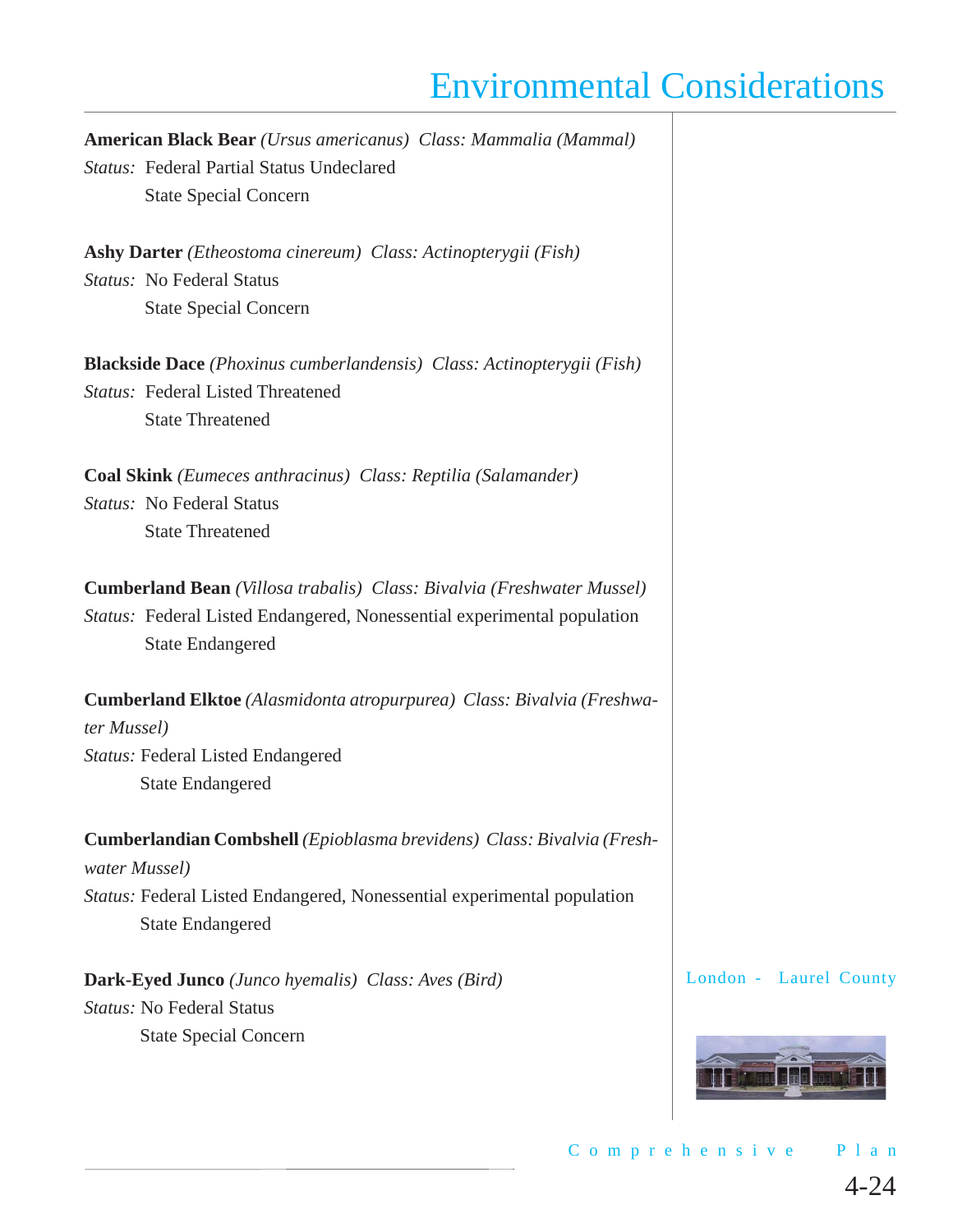$\overline{\phantom{a}}$ 

|             | Eastern Small Footed Myotis (Myotis leibii) Class: Mammalia (Bat)                     |
|-------------|---------------------------------------------------------------------------------------|
|             | <i>Status:</i> No Federal Status                                                      |
|             | <b>State Threatened</b>                                                               |
|             | <b>Elktoe</b> (Alasmidonta marginata) Class: Bivalvia (Freshwater Mussel)             |
|             | <i>Status:</i> No Federal Status                                                      |
|             | <b>State Threatened</b>                                                               |
|             | <b>Fluted Kidneyshell</b> (Ptychobranchus subtentum) Class: Bivalvia (Freshwa-        |
| ter Mussel) |                                                                                       |
|             | <i>Status:</i> Federal Candidate                                                      |
|             | <b>State Endangered</b>                                                               |
|             | <b>Gray Myotis</b> ( <i>Myotis grisescens</i> ) Class: <i>Mammalia</i> ( <i>Bat</i> ) |
|             | <b>Status: Federal Listed Endangered</b>                                              |
|             | <b>State Threatened</b>                                                               |
|             | <b>Great Blue Heron</b> (Ardea herodias) Class: Aves (Bird)                           |
|             | <i>Status:</i> No Federal Status                                                      |
|             | <b>State Special Concern</b>                                                          |
|             | Kentucky Creekshell (Villosa ortmanni) Class: Bivalvia (Freshwater                    |
| Mussel)     |                                                                                       |
|             | <i>Status:</i> No Federal Status                                                      |
|             | <b>State Threatened</b>                                                               |
|             | Little Spectaclecase (Villosa lienose) Class: Bivalvia (Freshwater Mussel)            |
|             | <b>Status: No Federal Status</b>                                                      |
|             | <b>State Special Concern</b>                                                          |
|             | <b>Olive Darter</b> (Percina squamata) Class: Actinopterygii (Fish)                   |
|             |                                                                                       |
|             | <b>Status: No Federal Status</b>                                                      |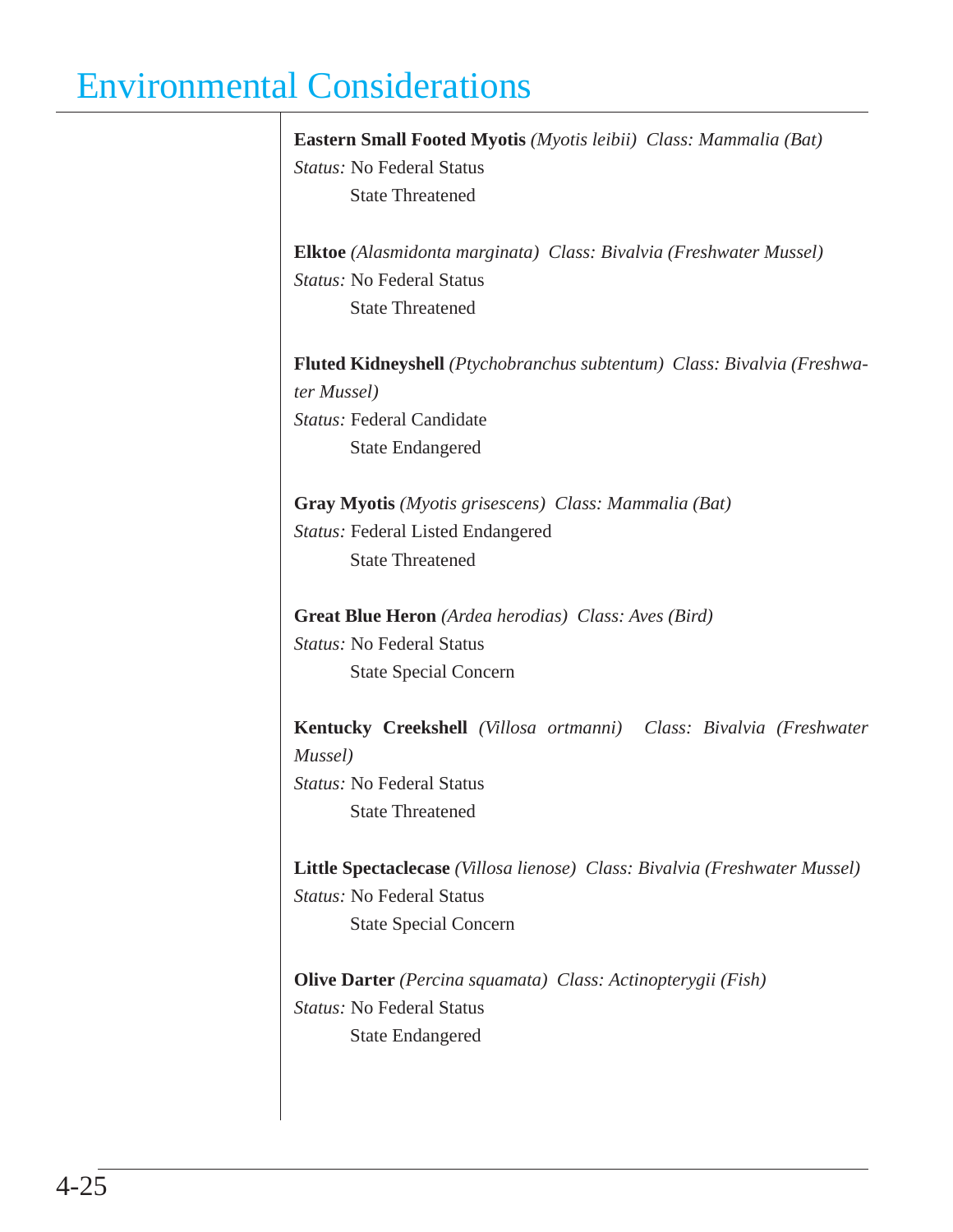**Pocketbook** *(Lampsilis ovata) Class: Bivalvia (Freshwater Mussel) Status:* No Federal Status State Endangered **Rafinesque's Big-Eared Bat** *(Corynorhinus rafinesquii) Class: Mammalia (Bat) Status:* No Federal Status State Special Concern **Red-Breated Nuthatch** *(Sitta canadensis) Class: Aves (Bird) Status:* No Federal Status State Endangered **Sharp-Shinned Hawk** *(Accipiter striatus) Class: Aves (Bird) Status:* Federal Partial Status Undeclared State Special Concern **Southeastern Five-Lined Skink** *(Eumeces inexpectatus) Class: Reptilia (Salamander) Status:* No Federal Status State Special Concern **Stargazing Minnow** *(Phenacobius uranops) Class: Actinopterygii (Fish) Status:* No Federal Status State Special Concern **Tennessee Clubshell** *(Pleurobema oviforme) Class: Bivalvia (Freshwater* 

*Mussel) Status:* No Federal Status State Endangered

London - Laurel County

### **SUMMARY**

The purpose of this chapter is to identify environmental resources within the county which might be negatively impacted by development and



Comprehensive Plan 4-26